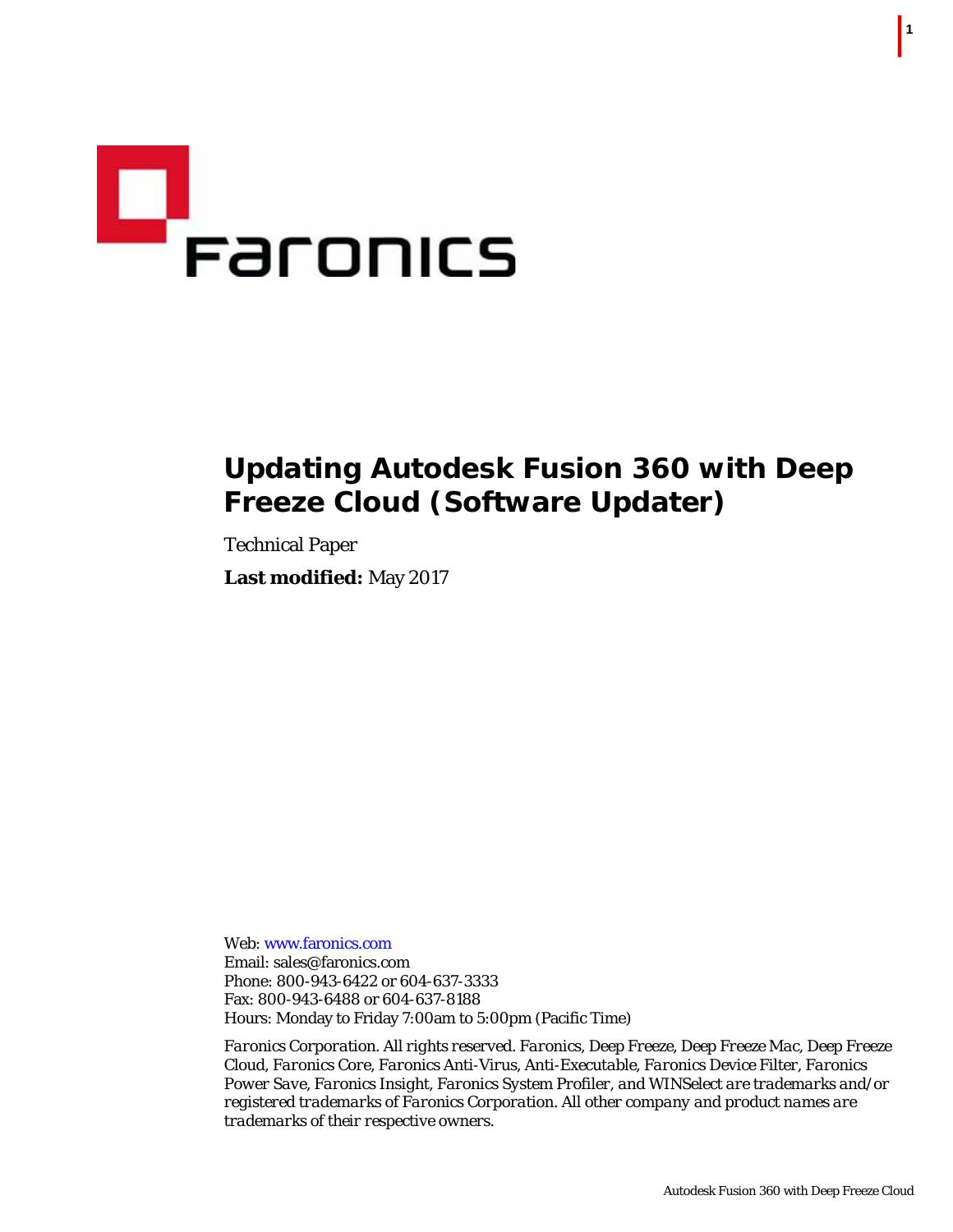**2** |

Software Updater Service is an add-on component available to Deep Freeze Enterprise and Deep Freeze Cloud customers. Software Updater Service automatically downloads, installs, and updates selected software applications on computers managed by Deep Freeze Cloud or Deep Freeze Enterprise (through Deep Freeze Cloud Connector).

Faronics downloads and tests the latest version of the supported applications with Deep Freeze Cloud before making them available for updating through the Software Updater Service.

A list of supported applications are listed *[here](http://www.faronics.com/deep-freeze-cloud-patch-mangement-automatic-software-update/#deep_freeze_cloud_tabs_display)*.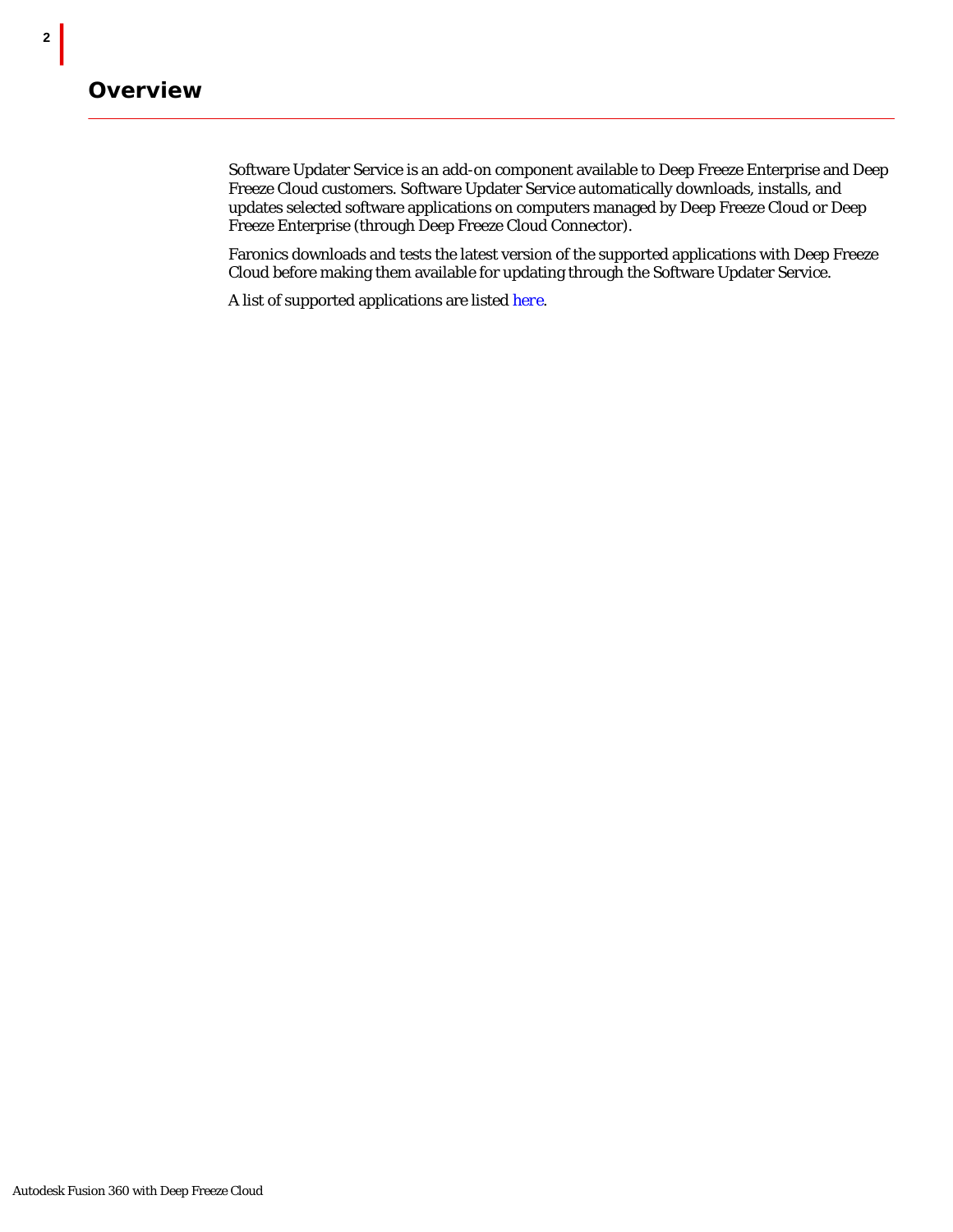Complete the following steps to update Autodesk Fusion 360 through Software Updater Service in Deep Freeze Cloud:

- 1. Launch Deep Freeze Cloud.
- 2. Go to the *Policy* page.
- 3. Go to *Add Policy >Add New Windows Policy > Software Updater > Enable (Install and use below settings)*. Selecting this option installs Software Updater on all computers using this Policy.
- 4. Go to the *Application* tab. Select *Autodesk Fusion 360*.
- 5. Click *Schedule Maintenance Period.* Configure the following settings:
- *Enable (Use below settings)*  select this option if you do not want to inherit settings from Faronics Default policy and customize the settings. Select *Disable all services* or *Disable selected services*. This setting is useful when you want to perform maintenance activities and you don't want the Services to interfere in any way.
- *Start Time*  select when the maintenance will start.
- *End Time* select when the maintenance will end.
- *Repeat on* select the days when the maintenance will repeat.
- *Shutdown after maintenance period* select this option to shut down the computer after the maintenance period ends.
- *Disable keyboard and mouse*  select this option to disable the keyboard and mouse during the maintenance period.
- *Perform Software Updater tasks* select this option to perform Software Updater tasks during the maintenance period.
- *Show Message x minutes before the maintenance period starts*  select this option and select the minutes before which the users must be notified.
	- *Display this message before the maintenance period* specify a message. This field cannot be blank.
	- *Display this message during the maintenance period* specify a message. This field cannot be blank.
- 6. Specify a name for the policy (for example, *Autodesk Fusion 360 Policy*).
- 7. Click *Save*.
- 8. Go to the *Computers* page.
- 9. Select the computers where Autodesk Fusion 360 needs to be installed or updated.
- 10. Go to *Assign Policy* and select *Autodesk Fusion 360 Policy*.
- 11. In the Policy Update Preference dialog, select *Notify the user immediately when the computer checks-in and restart after 2 minutes*.

Once the Autodesk Fusion 360 Policy is installed or updated on the selected computers, Deep Freeze Cloud reboots the computers into a Thawed state at the beginning of the Maintenance Period (Start Time) and Software Updater Service will update Autodesk Fusion 360 on all the computers. Once the update is completed, Deep Freeze Cloud will reboot the computers into a Frozen state.